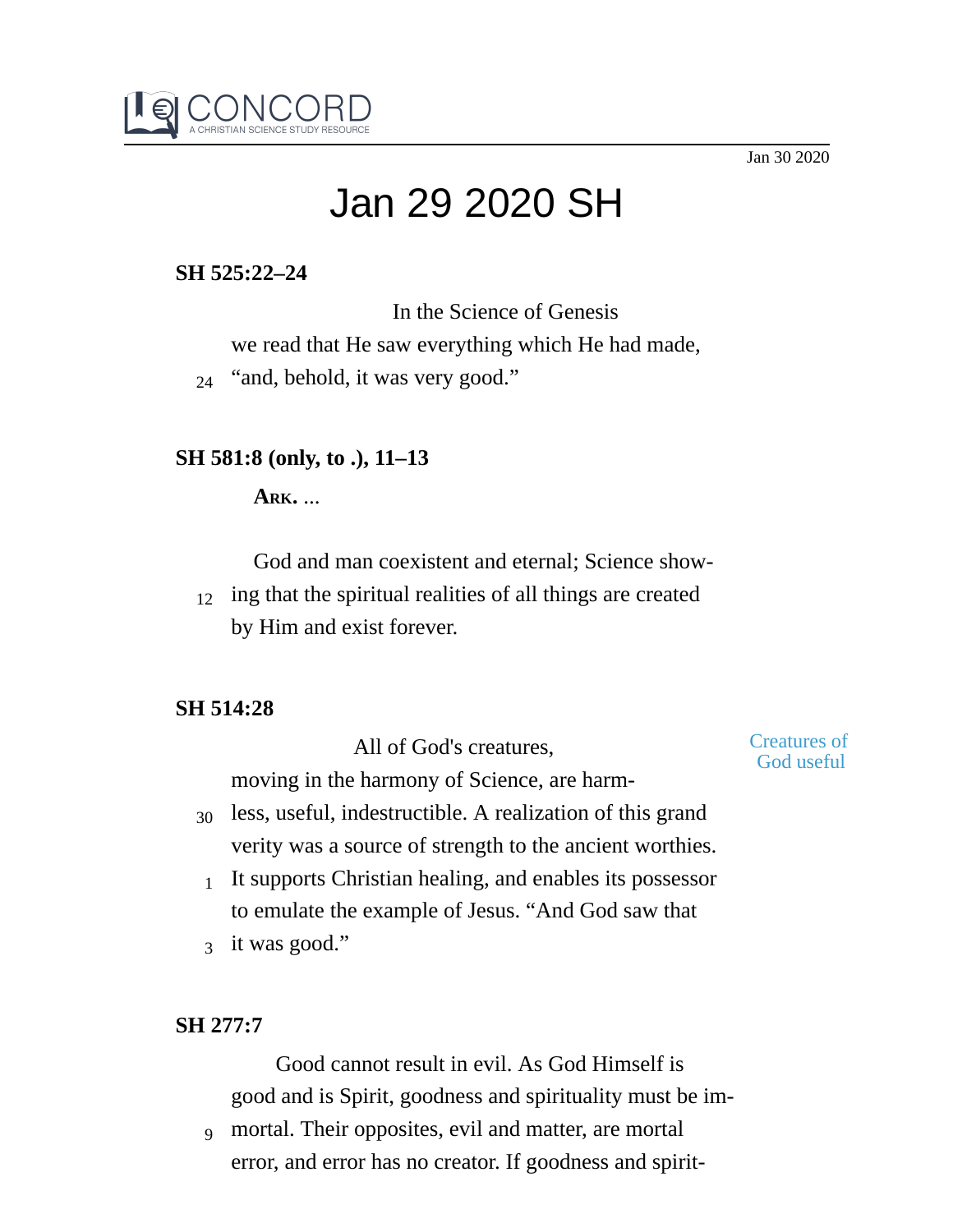uality are real, evil and materiality are unreal and can-

12 not be the outcome of an infinite God, good.

#### **SH 17:14**

For God is infinite, all-power, all Life, Truth, Love, over  $_{15}$  all, and All.

#### **SH viii:9–12, 16**

- Theology and physics teach that both Spirit and matter are real and good, whereas the fact is that Spirit is good and real, and matter is Spirit's oppo-9
- site. 12

#### **Sickness**

has been combated for centuries by doctors using ma-

- terial remedies; but the question arises, Is there less sickness because of these practitioners? A vigorous "No" is the response deducible from two connate 18
- facts, the reputed longevity of the Antediluvians, and the rapid multiplication and increased violence of diseases since the flood. 21

#### **SH 592:22**

**NOAH.** A corporeal mortal; knowledge of the nothingness of material things and of the immortality of all <sup>24</sup> that is spiritual.

#### **SH 196:31–5; 197:11–16**

The press unwittingly sends forth many sorrows and diseases among the human family. It does this by giv-

ing names to diseases and by printing long descriptions which mirror images of disease distinctly in thought. A 1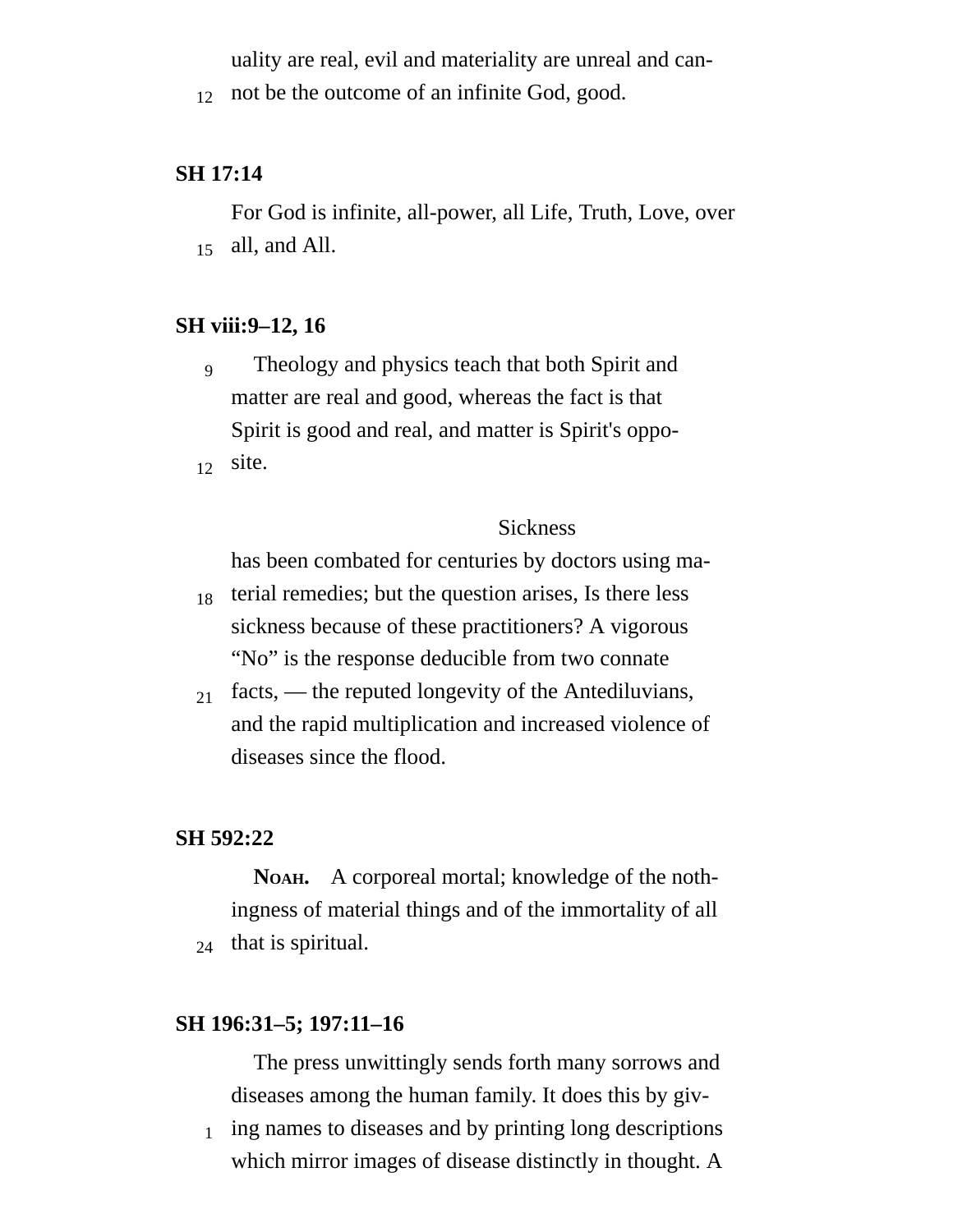$_3$  new name for an ailment affects people like a Parisian name for a novel garment. Every one hastens to get it. Pangs caused by the press

The less that is said of physical structure and laws, and

the more that is thought and said about moral and spiritual law, the higher will be the standard of living and the farther mortals will be re-12

**Higher** standard for mortals

forces

moved from imbecility or disease. We should master fear, instead of cultivating it.

# **SH 367:24–27**

15

- The infinite Truth of the Christ-cure has come to this age through a "still, small voice," through silent utterances and divine anointing which quicken and increase 24
- $_{27}$  the beneficial effects of Christianity.

## **SH 559:8–10**

The "still, small voice"

of scientific thought reaches over continent and ocean to the globe's remotest bound. 9

## **SH 293:13–16, 21–28**

The material so-called gases and forces are counterfeits of the spiritual forces of divine Mind, whose potency

- is Truth, whose attraction is Love, whose adhesion and cohesion are Life, perpetuating the eternal facts of being. 15
- There is no vapid fury of mortal mind expressed in earthquake, wind, wave, lightning, fire, bestial ferocity — and this so-called mind is self-destroyed. 21 The counterfeit
- The manifestations of evil, which counterfeit divine justice, are called in the Scriptures, "The anger 24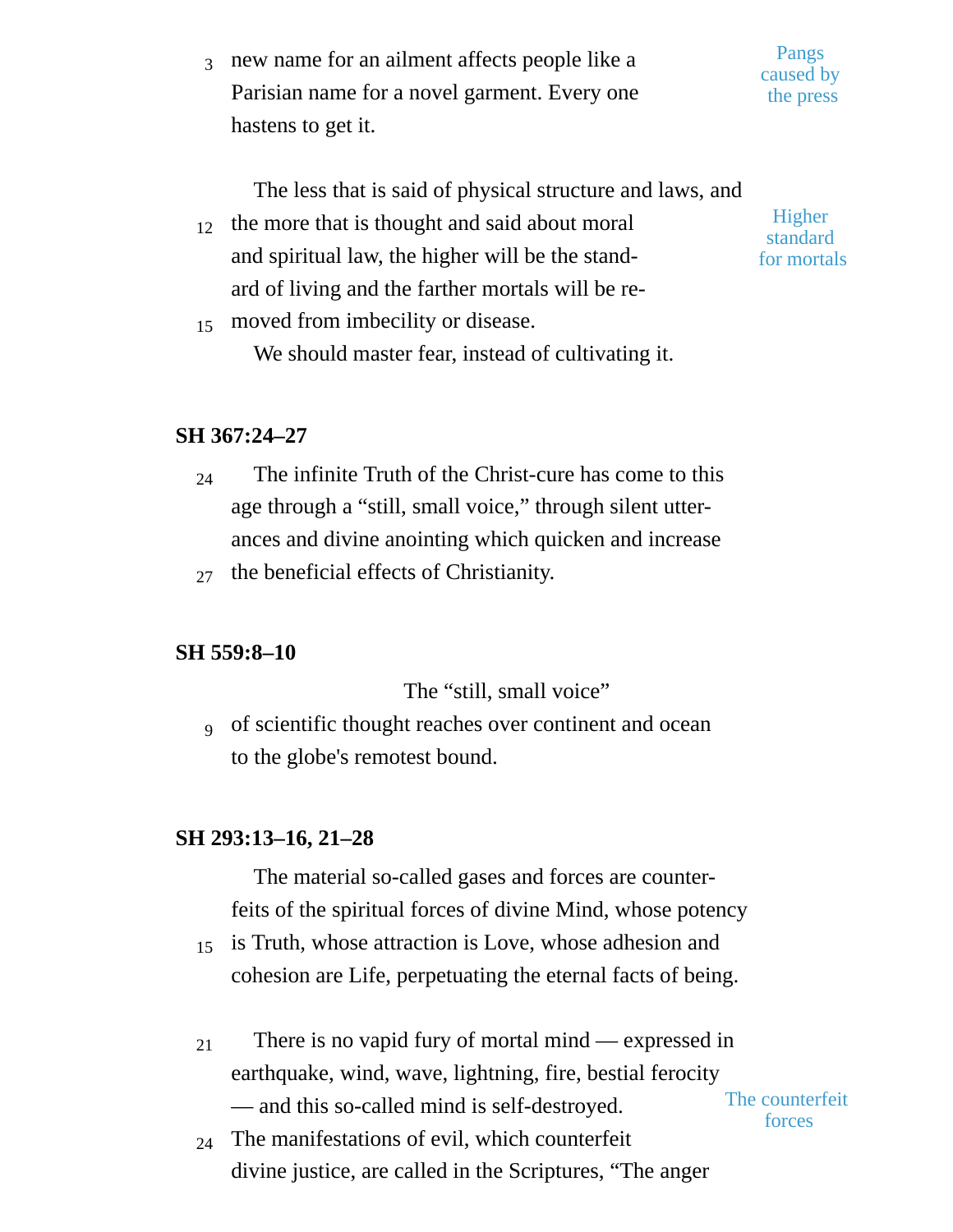of the Lord." In reality, they show the self-destruction

27 of error or matter and point to matter's opposite, the strength and permanency of Spirit.

# **SH 581:8**

- **ARK.** Safety; the idea, or reflection, of Truth, proved
- to be as immortal as its Principle; the understanding of 9 Spirit, destroying belief in matter.

# **SH 173:11**

What is termed matter manifests nothing but a material

- mentality. Neither the substance nor the manifestation of Spirit is obtainable through matter. Spirit is positive. Matter is Spirit's contrary, the absence of Spirit. For 12
- positive Spirit to pass through a negative condition 15 would be Spirit's destruction.

# **SH 293:3–6, 17**

Electricity is not a vital fluid, but the least material form of illusive consciousness, — the material mindlessness, which forms no link between matter and 3

Elementary electricity

Mind, and which destroys itself. 6

Electricity is the sharp surplus of materiality which coun-

terfeits the true essence of spirituality or truth, — the great difference being that electricity is not intelligent, while spiritual truth is Mind. 18

## **SH 93:17–18**

Destructive electricity is not the offspring of in-<sup>18</sup> finite good.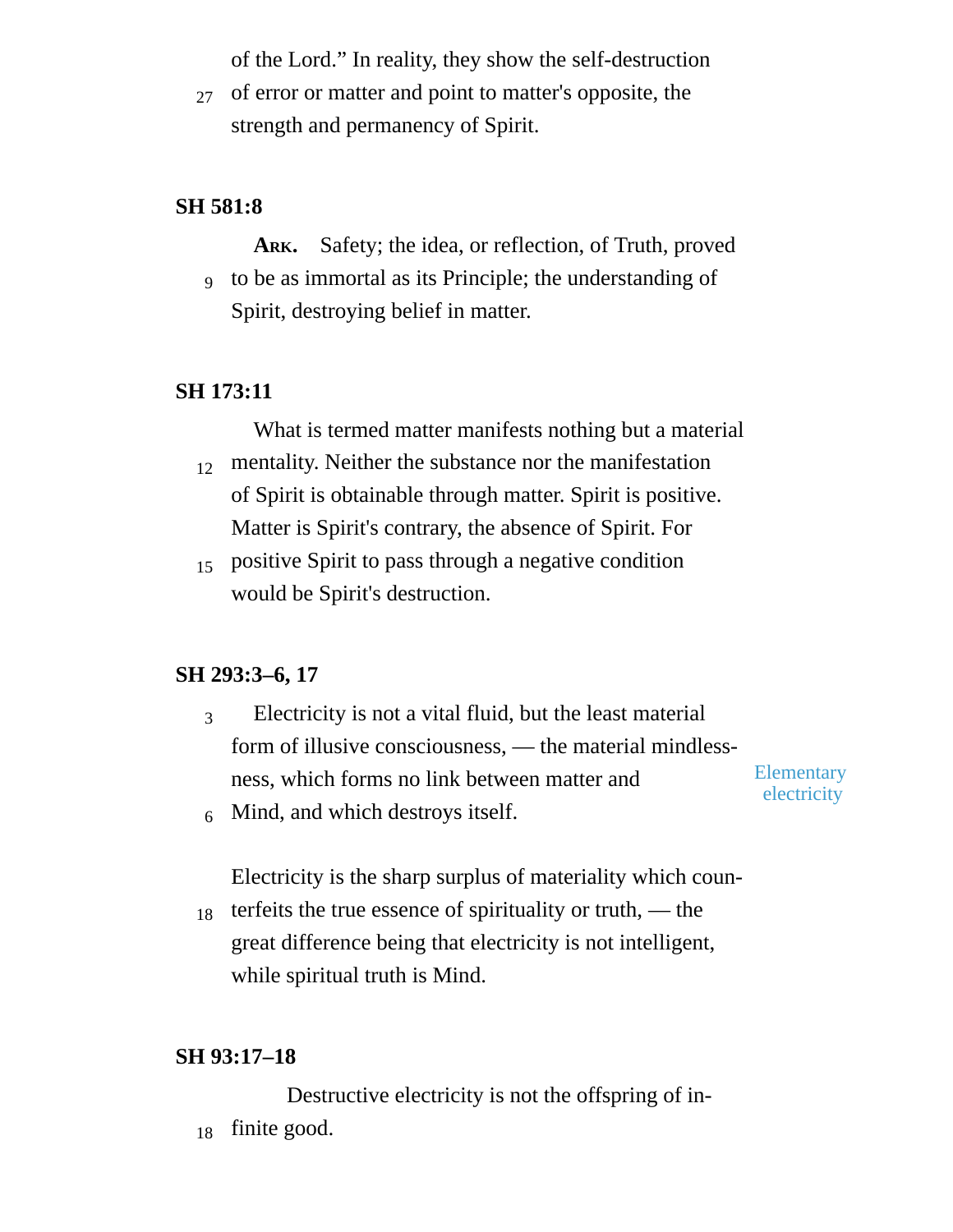## The destruction of

error is by no means the destruction of Truth or Life, but

15 is the acknowledgment of them.

Absorbed in material selfhood we discern and reflect but faintly the substance of Life or Mind.

## **SH 201:17–18**

The way to extract error from mortal mind is to pour  $_{18}$  in truth through flood-tides of Love.

#### **SH 570:8–25; 571:15–16**

Revelation xii. 15, 16. And the serpent cast out of his  $_9$  mouth water as a flood, after the woman, that he might cause her to be carried away of the flood. And the earth helped the woman, and the earth opened her mouth, and

 $_{12}$  swallowed up the flood which the dragon cast out of his mouth.

Millions of unprejudiced minds — simple seekers for

Truth, weary wanderers, athirst in the desert — are waiting and watching for rest and drink. Give them a cup of cold water in Christ's name, 15

**Receptive** hearts

- and never fear the consequences. What if the old dragon should send forth a new flood to drown the Christ-idea? He can neither drown your voice with its roar, nor again 18
- sink the world into the deep waters of chaos and old night. In this age the earth will help the woman; the spiritual idea will be understood. Those ready for the blessing 21
- you impart will give thanks. The waters will be pacified, and Christ will command the wave. 24
- At all times and under all circumstances, overcome evil with good. 15